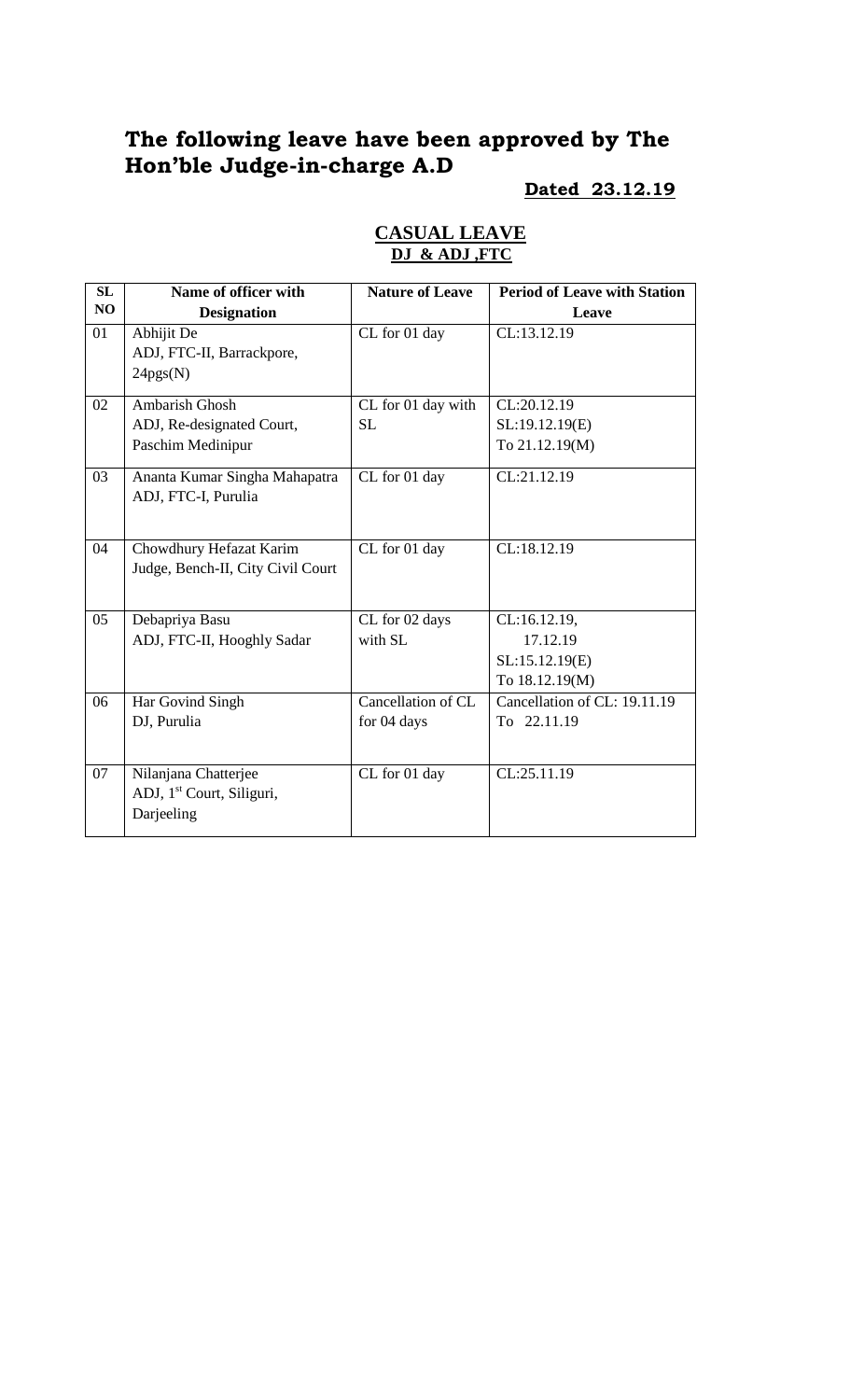| 08 | Prasad Kumar Roy                       | CL for 01 day      | CL:20.12.19    |
|----|----------------------------------------|--------------------|----------------|
|    |                                        |                    |                |
|    | Judge, Bench-IV, City Civil Court      |                    |                |
|    |                                        |                    |                |
| 09 | Sanjib Dey                             | CL for 01 day      | CL:19.12.19    |
|    | ADJ, 2 <sup>nd</sup> Court, Howrah     |                    |                |
|    |                                        |                    |                |
| 10 | Sudhir Kumar                           | CL for 02 days     | CL:25.11.19,   |
|    | ADJ, 2 <sup>nd</sup> Court, Siliguri,  | with SL            | 26.11.19       |
|    | Darjeeling                             |                    | SL:22.11.19(E) |
|    |                                        |                    | To 27.11.19(M) |
| 11 | Shyamsundar Das                        | CL for 03 days     | CL:25.11.19    |
|    | ADJ, 2 <sup>nd</sup> Court, Jalpaiguri |                    | To 27.11.19    |
|    |                                        |                    |                |
| 12 | Sanjib Daruka                          | CL for 01 day      | CL:16.12.19    |
|    | Judge, Spl Court (MP & MLA             |                    |                |
|    | Cases, Barasat, 24pgs(N)               |                    |                |
| 13 |                                        | $CL$ for 01 day    | CL:25.11.19    |
|    | Satya Arnab Ghosal                     |                    |                |
|    | Judge, Commercial Court,               |                    |                |
|    | Siliguri, Darjeeling                   |                    |                |
| 14 | Tikendra Narayan Pradhan               | CL for 02 dys with | CL:21.12.19,   |
|    | AJ, FTC-I, Krishnagar, Nadia           | <b>SL</b>          | 23.12.19       |
|    |                                        |                    | SL:20.12.19(E) |
|    |                                        |                    | To 24.12.19(M) |
| 15 | Yogita Gaurisaria                      | CL for 01 day      | CL:12.12.19    |
|    | ADJ, Nabadwip, Nadia                   |                    |                |
|    |                                        | <b>SL</b>          | SL:24.12.19(E) |
|    |                                        |                    | To 02.01.20(M) |

Humbly submitted

Sd/

**Registrar (Judicial Service)**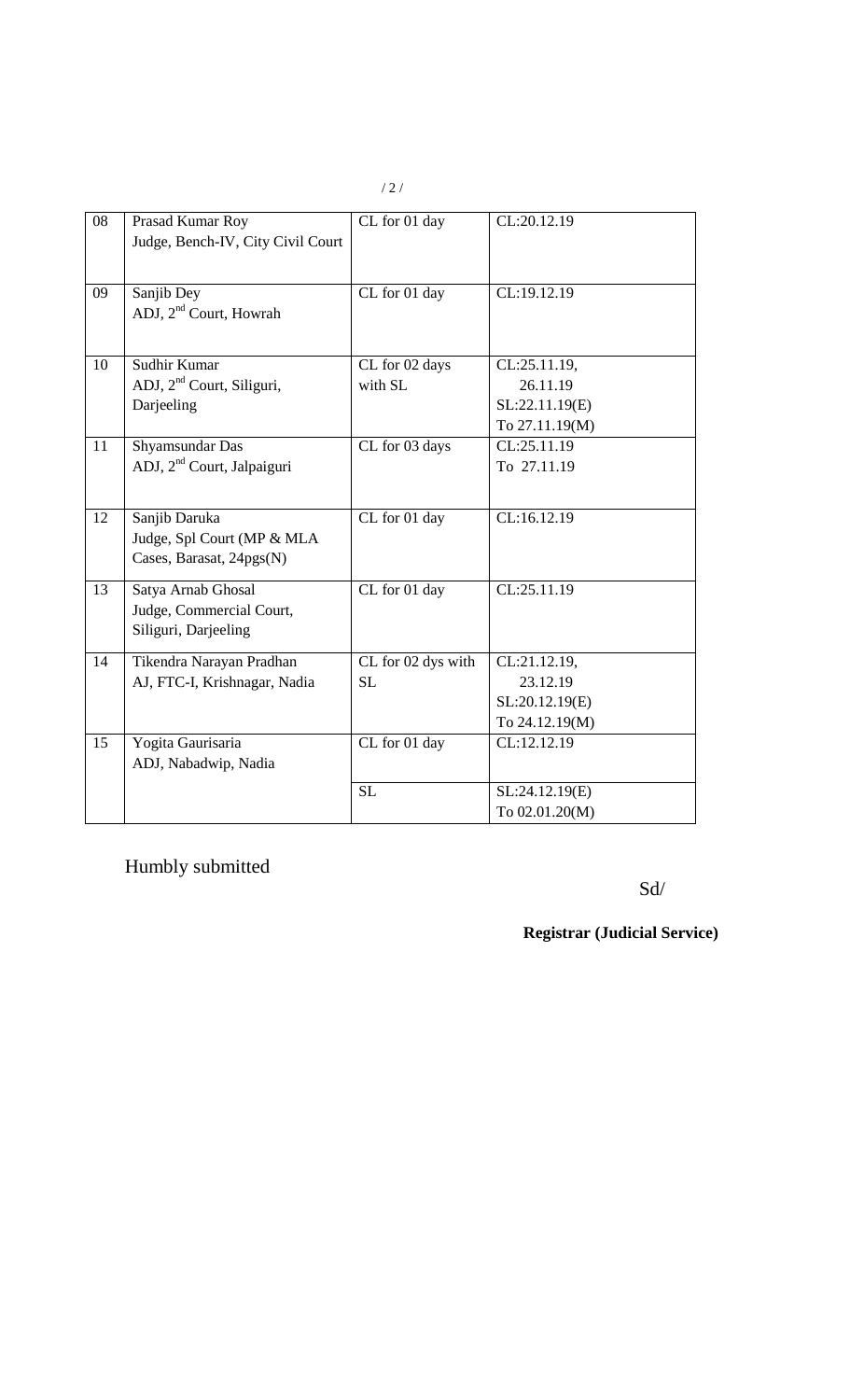## **The following leave have been approved by the Hon'ble Judge-in-Charge A.D.**

#### **Dated : 23.12.2019**

#### **ADJ, FTC/ CJ(SD)**

| <b>SL</b><br>N <sub>O</sub> | Name of officer with Designation                       | <b>Nature of Leave</b>     | <b>Period of Leave with Station</b><br>Leave |
|-----------------------------|--------------------------------------------------------|----------------------------|----------------------------------------------|
| 01.                         | Sri Abhijit De<br>ADJ, FTC-II, Barrackpore, 24 Pgs (N) | Earned Leave for 13 days   | From 25.11.2019 to<br>07.12.2019             |
| 02                          | Sri Sukumar Mondal<br>CJ(SD), Addl. Court, Purulia     | Commuted Leave for 07 days | From 06.12.2019 to 12.12.2019                |

#### **CJM/ACJM**

| <b>SL</b><br><b>NO</b> | Name of officer with Designation                       | <b>Nature of Leave</b>        | <b>Period of Leave with Station</b><br>Leave |
|------------------------|--------------------------------------------------------|-------------------------------|----------------------------------------------|
| 03                     | Sri Binay Kumar Nonia<br>ACJM, Dinhata, Cooch Behar    | Earned Leave for 01 day       | On 16.12.2019                                |
| 04                     | Sri Prakash Chandra Barman,<br>CJM, Sadar, Cooch Behar | Commuted Leave for 05<br>days | From 18.11.2019 to<br>22.11.2019             |

#### **JM**

| <b>SL</b><br>NO | Name of officer with Designation                   | <b>Nature of Leave</b>   | <b>Period of Leave with Station</b><br>Leave |
|-----------------|----------------------------------------------------|--------------------------|----------------------------------------------|
| 05              | Sri Subhra Kanti Dhar, JM, 3rd Court               | Commuted Leave for 14    | From 22.10.2019 to                           |
|                 | Sadar, Cooch Behar                                 | days                     | 04.11.2019                                   |
| 06              | Quadira Sultana JM, 1 <sup>st</sup> Court,         | Earned Leave for 09 days | From 02.12.2019 to                           |
|                 | Basirhat, 24 Pgs (N)                               |                          | 10.12.2019                                   |
| 07              | Mollah Mahatab Hossain                             | Earned leave for 03 days | From 05.11.2019 to 07.11.2019                |
|                 | JM, 3 <sup>rd</sup> Court, Barrackpore, 24 Pgs (N) |                          |                                              |
| 08              | Arfa Yasmin                                        | Earned Leave for 04 days | From 18.12.2019 to                           |
|                 | JM, Bidhannagar, 24 Pgs (N)                        |                          | 21.12.2019                                   |
| 09              | Sri Prosenjit Bose                                 | Commuted leave for 05    | From 26.11.2019 to                           |
|                 | JM, 2 <sup>nd</sup> Court, Arambagh, Hooghly       | days                     | 30.11.2019                                   |
| 10              | Sri Arvind Gaurisaria                              | Earned Leave for 05 days | From 05.12.2019 to 09.12.2019                |
|                 | JM, 2 <sup>nd</sup> Court, Raghunathpur, Purulia   |                          |                                              |
| 11              | Sri Sanjib Roy                                     | Earned Leave for 02 days | From 16.12.2019 to                           |
|                 | MM, 16 <sup>th</sup> Court, Calcutta               |                          | 17.12.2019                                   |

#### **CJ(JD)**

| SL<br>N <sub>O</sub> | Name of officer with Designation                                                     | <b>Nature of Leave</b>   | <b>Period of Leave with Station</b><br>Leave |
|----------------------|--------------------------------------------------------------------------------------|--------------------------|----------------------------------------------|
| 12                   | Smt. Chirasree Banerjee<br>$CJ(JD)$ , $2nd$ Court, Barrackpore, North<br>24 Parganas | Earned leave for 01 day  | On 13.12.2019                                |
| 13                   | Smt. Retina Samanta<br>$CJ(JD)$ , $2nd$ Court, Sealdah, 24 Pgs (S)                   | Earned Leave for 07 days | From 25.11.2019 to 01.12.2019                |

Humbly submitted Sd/-

 **Registrar (Judicial Service)**